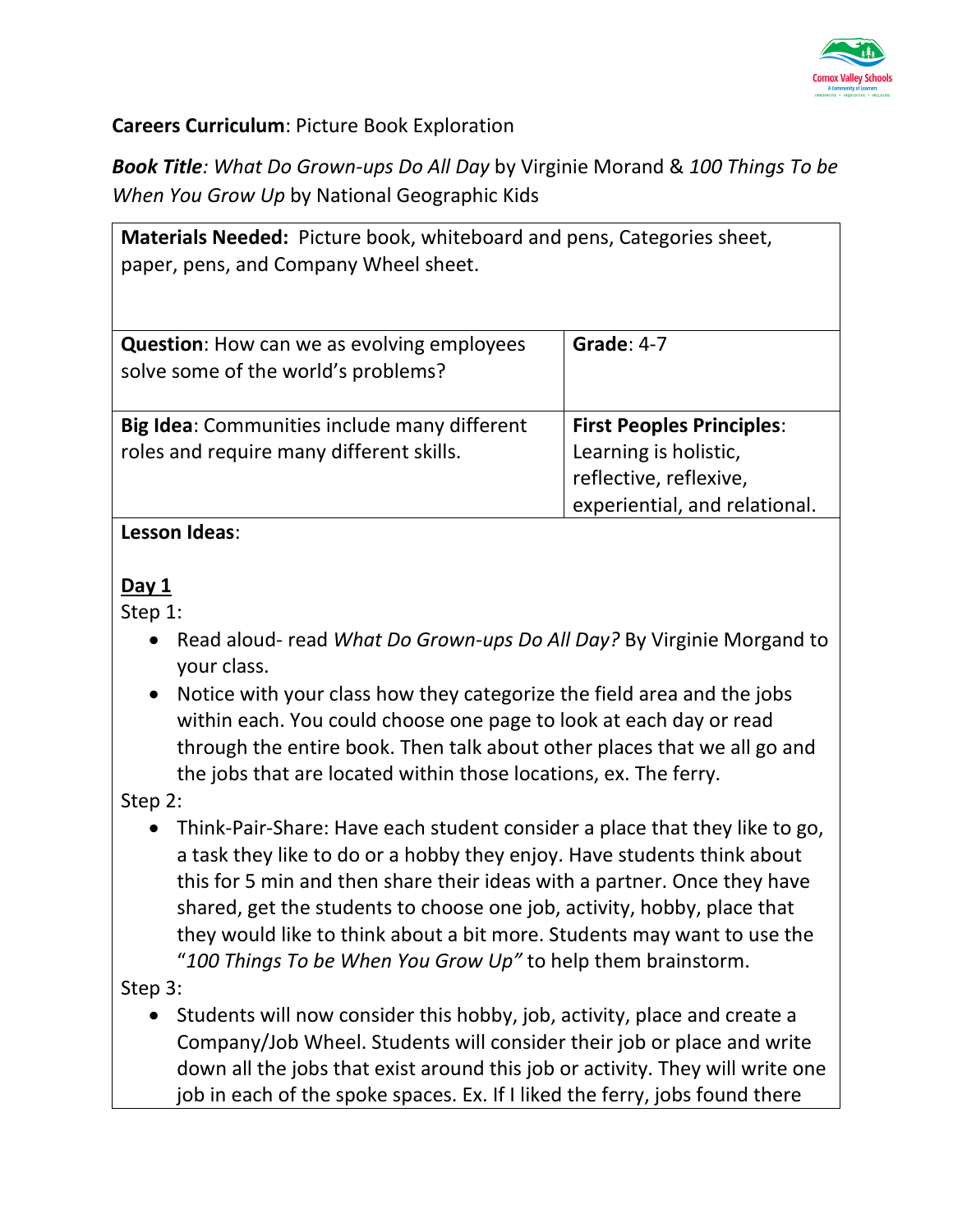

are: Captain, vehicle guides, booth sales assistants, chef, custodians, chief steward officers, etc.

### **Day 2:**

Step 1:

• Students will come to class and share out on their job wheels.

Step 2:

• Students will now get into groups of 4-5 based on a job category of interest. Please refer to the Categories sheet attached. You might want to write them down on the board and have the students choose one privately.

Step 3:

• Once in their groups they will have a large piece of paper and some pens and they will write down all the jobs related to this category. Ex. Hands on jobs: Carpenter, masseuse, drummer, electrician, etc.

### Step 4:

• Once they have their jobs written down, you could hang these or leave them on a table and have the class do a gallery walk or change tables twice and have the students help add to the jobs within the categories.

Step 5:

• Students will now go back to their original table and they will all be given a problem. You can create your own problem or use this one: "There has been a large earthquake, how can your team help your immediate community". Students will need to look at their jobs list sheet. They will need to choose a job and as a group, brainstorm what skills they have within their job. Ex. If I am a carpenter, I can build shelters. We will pretend that they have their tools etc there to help. As a team, they will each create a one pager that shows how they will support their community with their skills from their profession.

**Day 3** 

Step 1: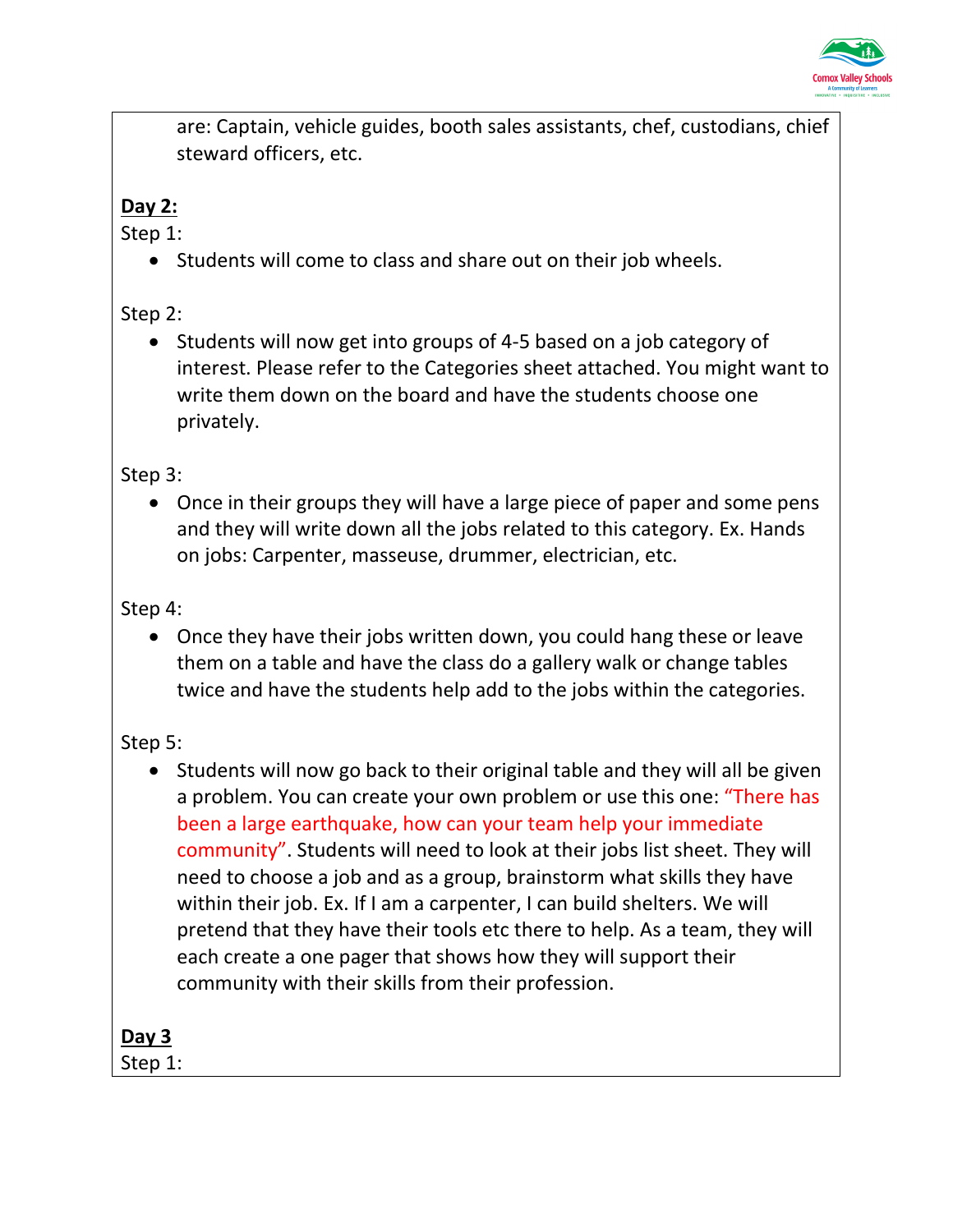

• Students will present their jobs and skills to the class and how they will support the community.

### **Extension:**

- Groups may use technology to create their presentation.
- Community members may come in and listen to how these students will support the community.
- Students can record their thinking for their portfolios.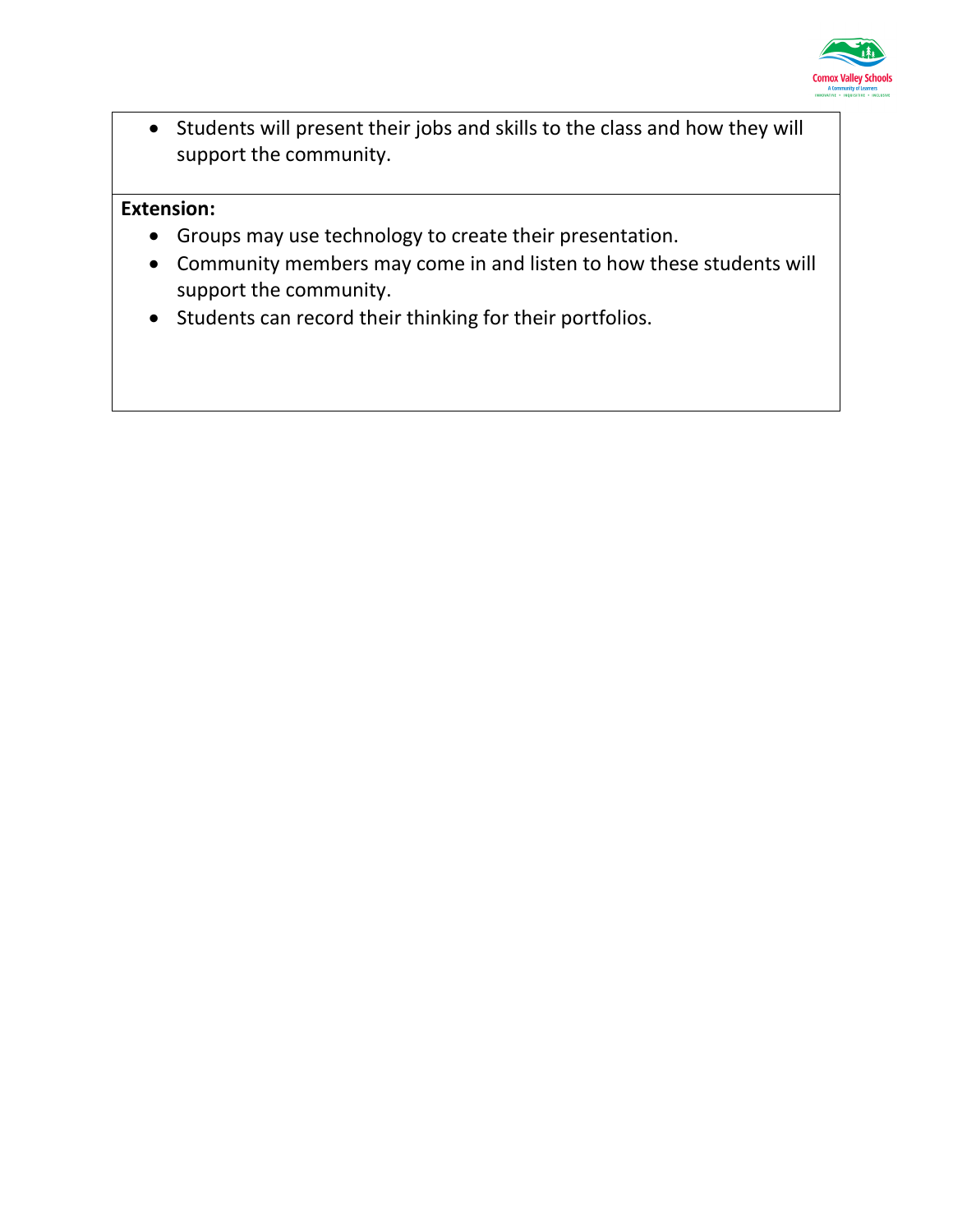## **Jobs within a Field of Work**

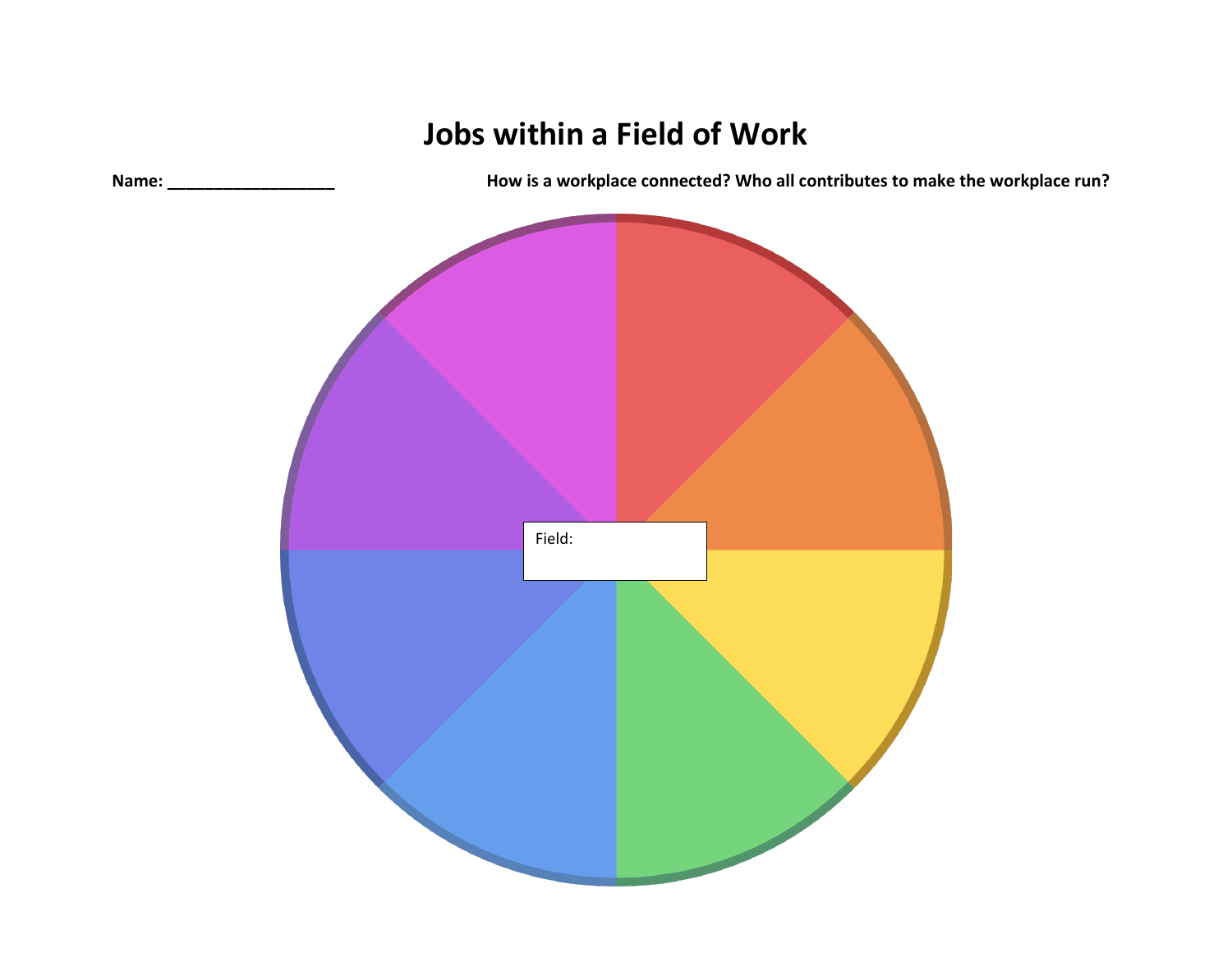### **Career Categories**

**Desk Jobs**

**Technology Jobs**

**Hands on Jobs**

**Jobs Helping People**

**Jobs with Living Things**

**Jobs Outside**

**Jobs where you work by yourself**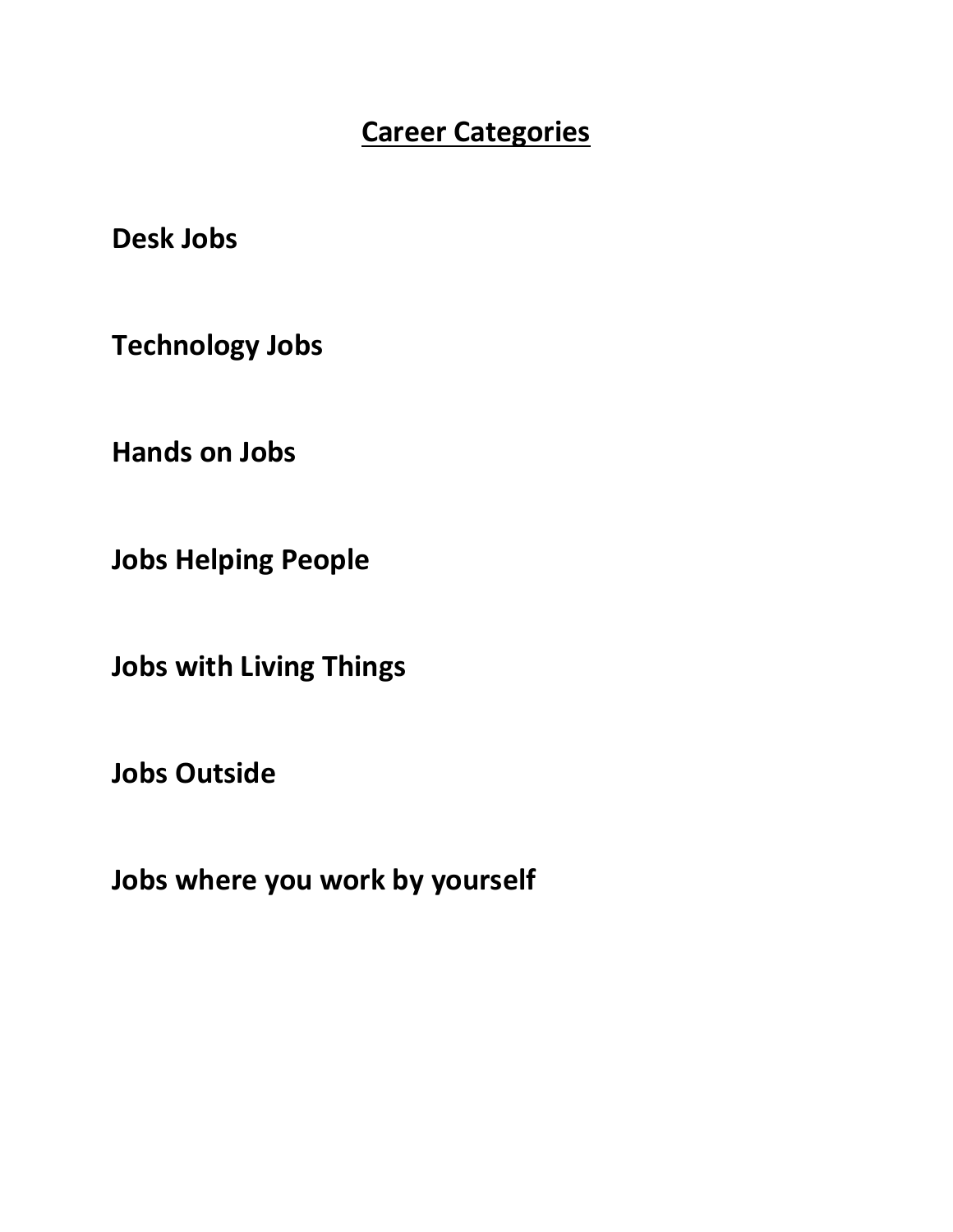

## **One-Pager**

A One-Pager is a creative response to your learning experience. It allows you to respond imaginatively while being brief and concise in making connections between words and images. We think about what we see and read differently when we are asked to do something with what we have seen or read. We learn best when we create our own ideas. Your personal thinking about what you have experienced should be understood by the audience that views the One-Pager.

#### **Follow this format for your One-Pager.**

- $\Box$  Use unlined white paper.
- $\Box$  Title the One-Pager appropriately to reflect the content.
- $\square$  Use colored pens, pencils, or markers. The more visually appealing it is the more your peers will learn.
- $\Box$  Fill the entire page.
- D Be purposeful about the arrangement of your One-Pager. For example, have a reason for using a certain color or for placing an object in a certain place.
- $\Box$  Write two quotations from the reading or activity. Use the proper grammatical format.
- $\Box$  Use three visual images, either drawn or cut out from magazines, to create a central focus to your page. If you use a computer image, personalize it to make it your own.
- $\square$  Place five essential vocabulary words/phrases around the images. These terms/words/phrases should express the main ideas, your impressions, feelings, or thoughts about what you have seen or read.
- $\Box$  Write the main idea of the reading.
- $\Box$  Write two Costa's Level 2 or 3 questions and answer them.
- $\Box$  Put a symbolic colored border around the edges of the page.
- $\Box$  Write your name on the back.